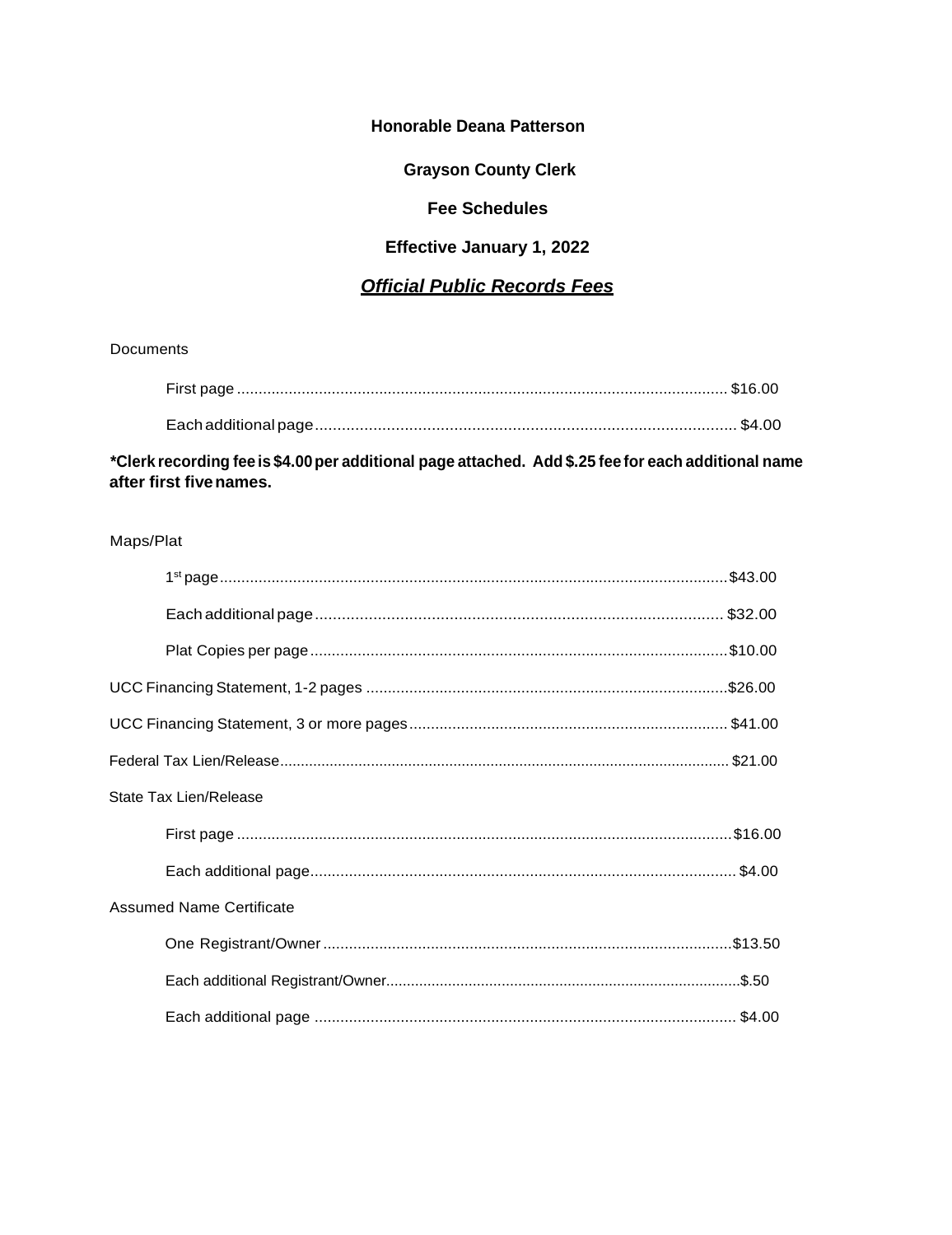#### Abandonment of Assumed Name

| \$5.00 |
|--------|
|        |
|        |
|        |
|        |

**\*Clerk recording fee is \$4.00per additional page attached. Add \$.25 fee for each additional name after first five names.**

## **U.C.C. (UNIFORMED COMMERCIAL CODE INSTRUMENT)**

## **EFFECTIVE: JULY 01, 2001**

# **Personal UCC's are file withtheSecretary ofState. Except forpersonal FederalTaxLiens.**

# *Vital Records Fees*

| Death Certificate |
|-------------------|
|                   |
|                   |
|                   |
|                   |
|                   |
|                   |
|                   |
|                   |
|                   |
|                   |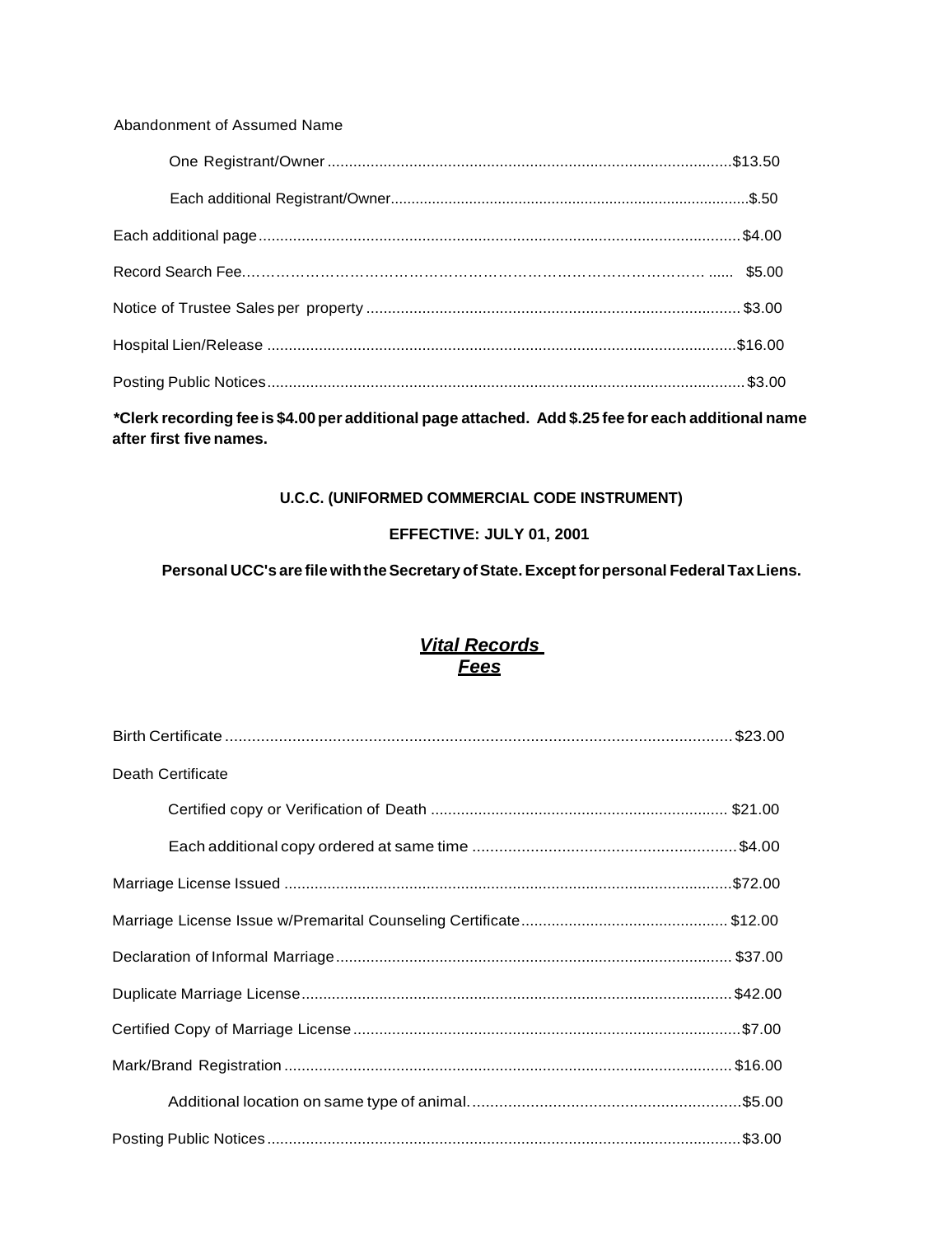## *Copies/Miscellaneous Fees*

Copies Local Government Code118.0145

Certification of Copies Local Government Code 118.014 Document Non-Compliance Fee Property Code 11.003, 552.0041 Local Government Code 191.007

\$1.00 per page

\$5.00

\$25.00 or twice the statutory filing fee for each non-compliant page

# **Grayson County Clerk**

# **Fee Schedule Details**

## *Public Records Fee Details*

## **Recording Fees:**

| PUBLIC DOCUMENTS (Chap.192. Local Government Code: Title3. Property Code) |                                                                                                                     |          |  |
|---------------------------------------------------------------------------|---------------------------------------------------------------------------------------------------------------------|----------|--|
| <b>Clerk Recording Fee</b>                                                | Local Government Code 118.011(a)(2)                                                                                 | $$5.00*$ |  |
| <b>Courthouse Security Fee</b>                                            | Local Government Code 291.008                                                                                       | \$1.00   |  |
| Records Management Fee                                                    | Local Government Code 118.0216                                                                                      | \$10.00  |  |
|                                                                           |                                                                                                                     | \$16.00  |  |
|                                                                           | . This decreased in the fact of AA measured it is a consecutive to a light. AF fact consecutive in this consequence |          |  |

#### **\*Clerk recording fee is \$4.00 per additional page attached. Add\$.25 fee for each additional name after first five names**

#### **MAPS/PLATS (192.0015, Local Government Code 118.0ll{C)**

| <b>Clerk Recording Fee</b> | Local Government Code 118.0II(C) | \$32.00 |
|----------------------------|----------------------------------|---------|
| Courthouse Security Fee    | Local Government Code 1291,008   | \$1.00  |
| Records Management Fee     | Local Government Code 118.0216   | \$10.00 |
|                            |                                  | \$43.00 |

\*Clerk recording fee is \$32.00 per each additional page attached.

#### **UCCFINANCING STATEMENT {Chap.9,Business**&**CommerceCode)**

| 1-2 Pages:                 |                                |         |
|----------------------------|--------------------------------|---------|
| <b>Clerk Recording Fee</b> | Business & Commerce Code 9.525 | \$15.00 |
| Courthouse Security        | Local Government Code 291.008  | \$1.00  |
| Records Management Fee     | Local Government Code 118.011  | \$10.00 |
|                            |                                | \$26.00 |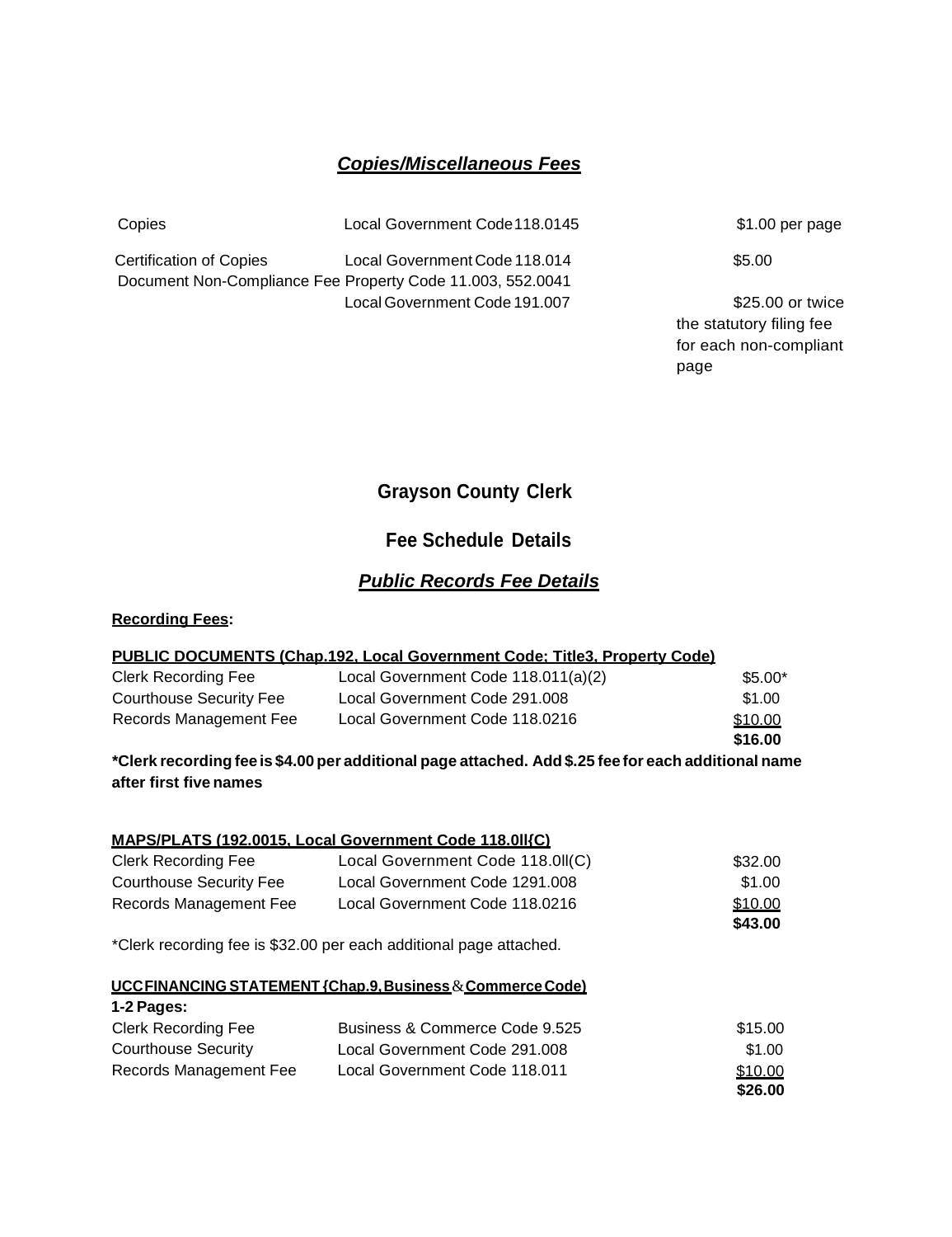|                            | UCC FINANCING STATEMENT (CHAP.9. Business & Commerce Code)             |         |
|----------------------------|------------------------------------------------------------------------|---------|
| 3 or more Pages            |                                                                        |         |
| <b>Clerk Recording Fee</b> | Business & Commerce Code 9.525                                         | \$30.00 |
| <b>Courthouse Security</b> | Local Government Code 291.008                                          | \$1.00  |
| Records Management Fee     | Local Government Code 118.011                                          | \$10.00 |
|                            |                                                                        | \$41.00 |
|                            | FEDERAL TAX LIEN/ RELEASE OF FEDERAL TAX LIEN (CHAP.14. PROPERTY CODE) |         |
| <b>Clerk Recording Fee</b> | Texas Property Code 14.005                                             | \$10.00 |
| <b>Courthouse Security</b> | Local Government Code 291.008                                          | \$1.00  |
| Records Management Fee     | Local Government Code 118.0216                                         | \$10.00 |
|                            |                                                                        | \$21.00 |

#### **STATE TAX LIEN/ RELEASE OF STATE TAX LIEN (CHAP.113, TAX CODE)**

| <b>Clerk Recording Fee</b> | Local Government Code 118.013  | \$5.00* |
|----------------------------|--------------------------------|---------|
| Courthouse Security        | Local Government Code 291.008  | \$1.00  |
| Records Management Fee     | Local Government Code 118.0216 | \$10.00 |
|                            |                                | \$16.00 |

**\*Clerk recording fee is \$4.00per additional page attached. Add \$.25 fee for each additional name after first five names.**

|                                       | <u>ASSUMED NAME CERTIFICATE/ ASSUMED NAME ABANDONMENT (CHAP. 36. BUSINESS &amp; </u> |         |
|---------------------------------------|--------------------------------------------------------------------------------------|---------|
| <b>COMMERCE CODE)</b>                 |                                                                                      |         |
| <b>Clerk Recording Fee</b>            | Business & Commerce Code 71.155                                                      | \$2.00  |
|                                       | Clerk Recording Fee (owner index) Business & Commerce Code 71.155                    | $$.50*$ |
| <b>Courthouse Security</b>            | Local Government Code 291.008                                                        | \$1.00  |
|                                       | Records Management Fee Local Government Code 118.0216                                | \$10.00 |
| *Add \$.50 for each additional owner. |                                                                                      | \$13.50 |
|                                       |                                                                                      |         |
|                                       |                                                                                      |         |
|                                       | HOSPITALLIEN/RELEASEOFHOSPITALLIEN(CHAP.55.PROPERTY CODE)                            |         |
| <b>Clerk Recording Fee</b>            | Local Government Code 118.011 (a) (2)                                                | \$5.00  |
| <b>Courthouse Security Fee</b>        | Local Government Code 291.008                                                        | \$1.00  |
| Records Management Fee                | Local Government Code 118.0216                                                       | \$10.00 |
|                                       |                                                                                      | \$16.00 |
| <b>OTHER FEES:</b>                    |                                                                                      |         |
| <b>POSTING OF PUBLIC NOTICES</b>      |                                                                                      |         |
| <b>Clerk Posting Fee</b>              | Local Government Code 118.011(C)                                                     | \$2.00  |
| <b>Courthouse Security Fee</b>        | Local Government Code 291,008                                                        | S1.00   |
|                                       |                                                                                      | \$3.00  |
|                                       |                                                                                      |         |
| <b>SEARCH FEES</b>                    |                                                                                      |         |
| <b>Record Search Fees</b>             | Government Code 51.318 (b) (3) and (4)                                               | \$5.00  |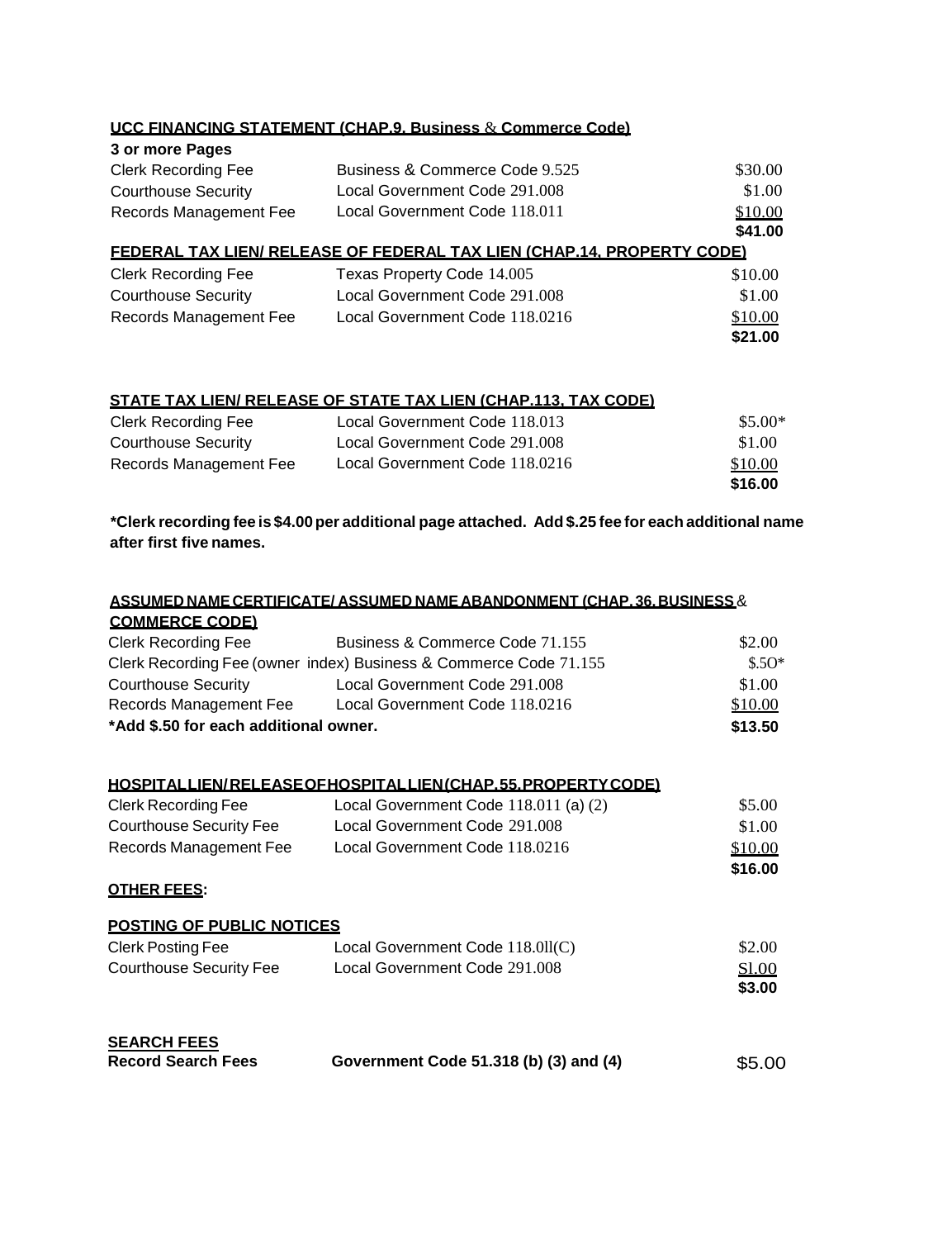#### **VITAL RECORDS FEE DETAILS**

#### **BIRTH CERTIFICATE (181.28. Administrative Code)**

| County Birth Certificate Fee | Texas Administrative Code 181.22 | \$20.00 |
|------------------------------|----------------------------------|---------|
| State Birth Certificate Fee  | Local Government Code 181.015    | \$2.00  |
| Vital Records Archive Fee    | Health & Safety Code 191.0045    | \$1.00  |
|                              |                                  | \$23.00 |

#### **DEATH CERTIFICATE (181.28. Administrative Code)**

| County Death Certificate Fee | Texas Administrative Code181.22 | \$20.00   |
|------------------------------|---------------------------------|-----------|
| Vital Records Archive Fee    | Health & Safety Code 191.0045   | \$1.00    |
|                              |                                 | $$21.00*$ |

\***Additional Copies ordered at the same time \$4.00 each.**

#### **Marriage License Issued (Title. Subtitle A. Chap. 2. Subchapter A. Family Code)**

| County Marriage License Fee    | Local Government Code 118.018  | \$30.00 |
|--------------------------------|--------------------------------|---------|
| State Marriage License Fee     | Local Government Code 118.018  | \$30.00 |
| Vital Records Archive Fee      | Health & Safety Code 191.0045  | \$1.00  |
| <b>Courthouse Security Fee</b> | Local Government Code 291.008  | \$1.00  |
| Records Management Fee         | Local Government Code 118.0216 | \$10.00 |
|                                |                                | \$72.00 |

## **MARRIAGE LICENSE Issued w/Premarital Counseling Certificate (Title. Subtitle A. Chap.2 Subch. A. Family Code)** Vital Records Archive Fee Health & Safety Code 191.0045 \$1.00 Courthouse Security Fee Local Government Code 291.008 \$1.00 Records Management Fee Local Government Code 118.0216 \$10.00

**\$12.00**

|                                    | DECLARATION OF INFORMAL MARRIAGE (Title 1. Subtitle A. Chap. 2. Subchapter E. Family Code) |         |
|------------------------------------|--------------------------------------------------------------------------------------------|---------|
| <b>County Marriage License Fee</b> | Local Government Code 118.018                                                              | \$12.50 |
| State Marriage License Fee         | Local Government Code 118.018                                                              | \$12.50 |
| Vital Records Archive Fee          | Health & Safety Code 191.0045                                                              | \$1.00  |
| <b>Courthouse Security Fee</b>     | Local Government Code 291.008                                                              | \$1.00  |
| Records Management Fee             | Local Government Code 118.0216                                                             | \$10.00 |
|                                    |                                                                                            | \$37.00 |